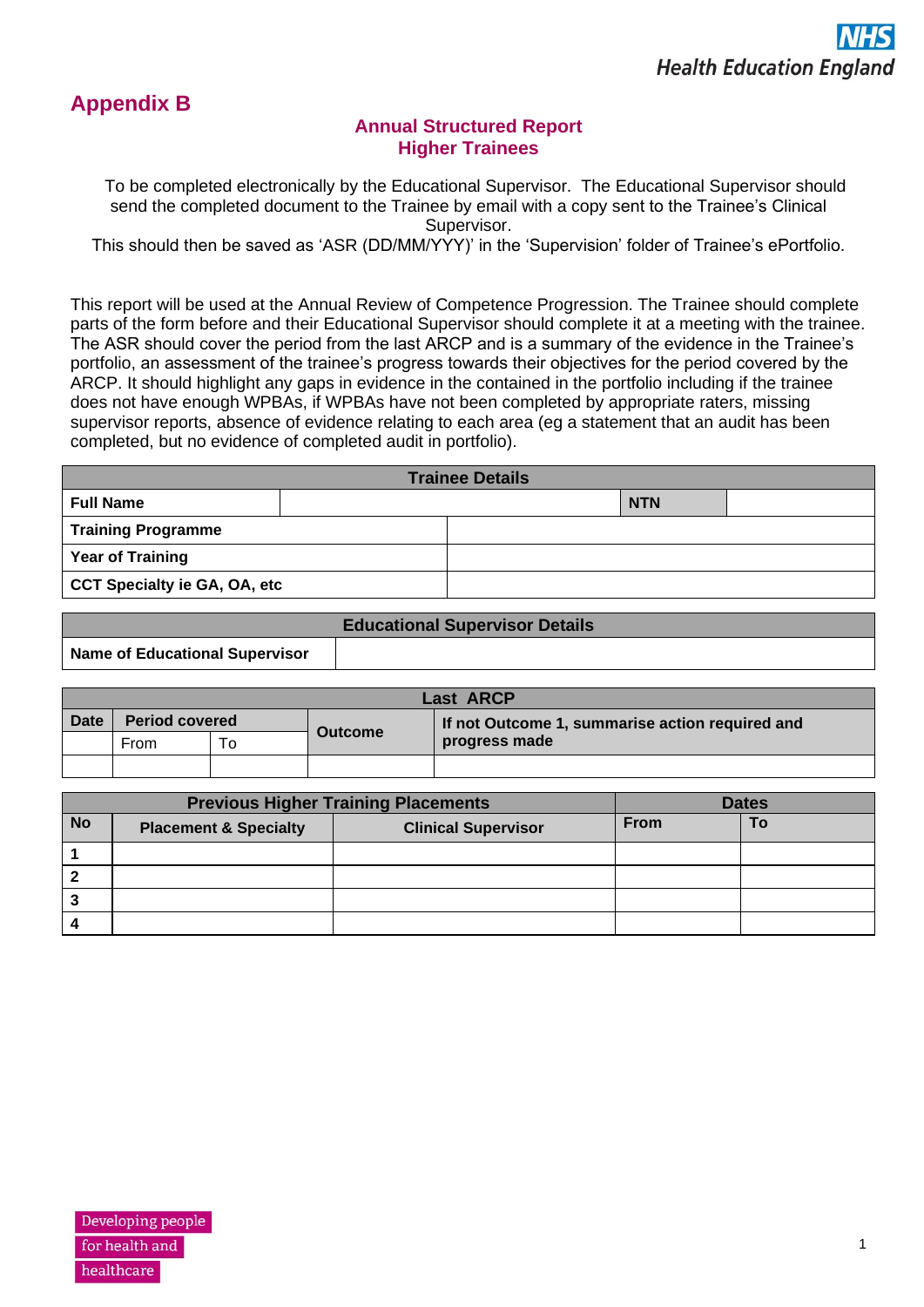

#### **Section 2: Evidence Summary**

## **Workplace-Based Assessments (WPBAs) in this ARCP Year**

*The trainee should enter details about each assessment on this table prior to the meeting with their Educational Supervisor. The Educational Supervisor must review all WPBAs in the trainee's portfolio and document any areas where a need for development has been identified in WPBAs as well as reporting on action taken and progress made.*

| <b>Assessment</b>                                            | No. | Date of<br><b>Assessment</b> | <b>Outcome</b><br>(numerical score for | <b>Name and Job Title of Assessor</b> |
|--------------------------------------------------------------|-----|------------------------------|----------------------------------------|---------------------------------------|
|                                                              |     |                              | performance at this                    |                                       |
|                                                              |     |                              | stage of training)                     |                                       |
|                                                              | (1) |                              |                                        |                                       |
|                                                              | (2) |                              |                                        |                                       |
| <b>ACE</b>                                                   | (3) |                              |                                        |                                       |
|                                                              | (4) |                              |                                        |                                       |
|                                                              | (5) |                              |                                        |                                       |
|                                                              | (6) |                              |                                        |                                       |
|                                                              | (1) |                              |                                        |                                       |
|                                                              | (2) |                              |                                        |                                       |
|                                                              | (3) |                              |                                        |                                       |
|                                                              | (4) |                              |                                        |                                       |
| <b>Mini-ACE</b>                                              | (5) |                              |                                        |                                       |
|                                                              | (6) |                              |                                        |                                       |
|                                                              | (7) |                              |                                        |                                       |
|                                                              | (8) |                              |                                        |                                       |
|                                                              | (9) |                              |                                        |                                       |
|                                                              | (1) |                              |                                        |                                       |
|                                                              | (2) |                              |                                        |                                       |
| <b>DONCs</b>                                                 | (3) |                              |                                        |                                       |
|                                                              | (4) |                              |                                        |                                       |
|                                                              | (1) |                              |                                        |                                       |
|                                                              | (2) |                              |                                        |                                       |
|                                                              | (3) |                              |                                        |                                       |
| <b>CBD</b>                                                   | (4) |                              |                                        |                                       |
|                                                              | (5) |                              |                                        |                                       |
|                                                              | (6) |                              |                                        |                                       |
|                                                              | (1) |                              |                                        |                                       |
| <b>Mini-PAT</b>                                              | (2) |                              |                                        |                                       |
| Other                                                        |     |                              |                                        |                                       |
| (describe):                                                  |     |                              |                                        |                                       |
| <b>Development Requirements</b>                              |     |                              |                                        |                                       |
| Areas identified in WPBAs where developments<br>are required |     |                              |                                        |                                       |
| Action(s) taken or to be Taken                               |     |                              |                                        |                                       |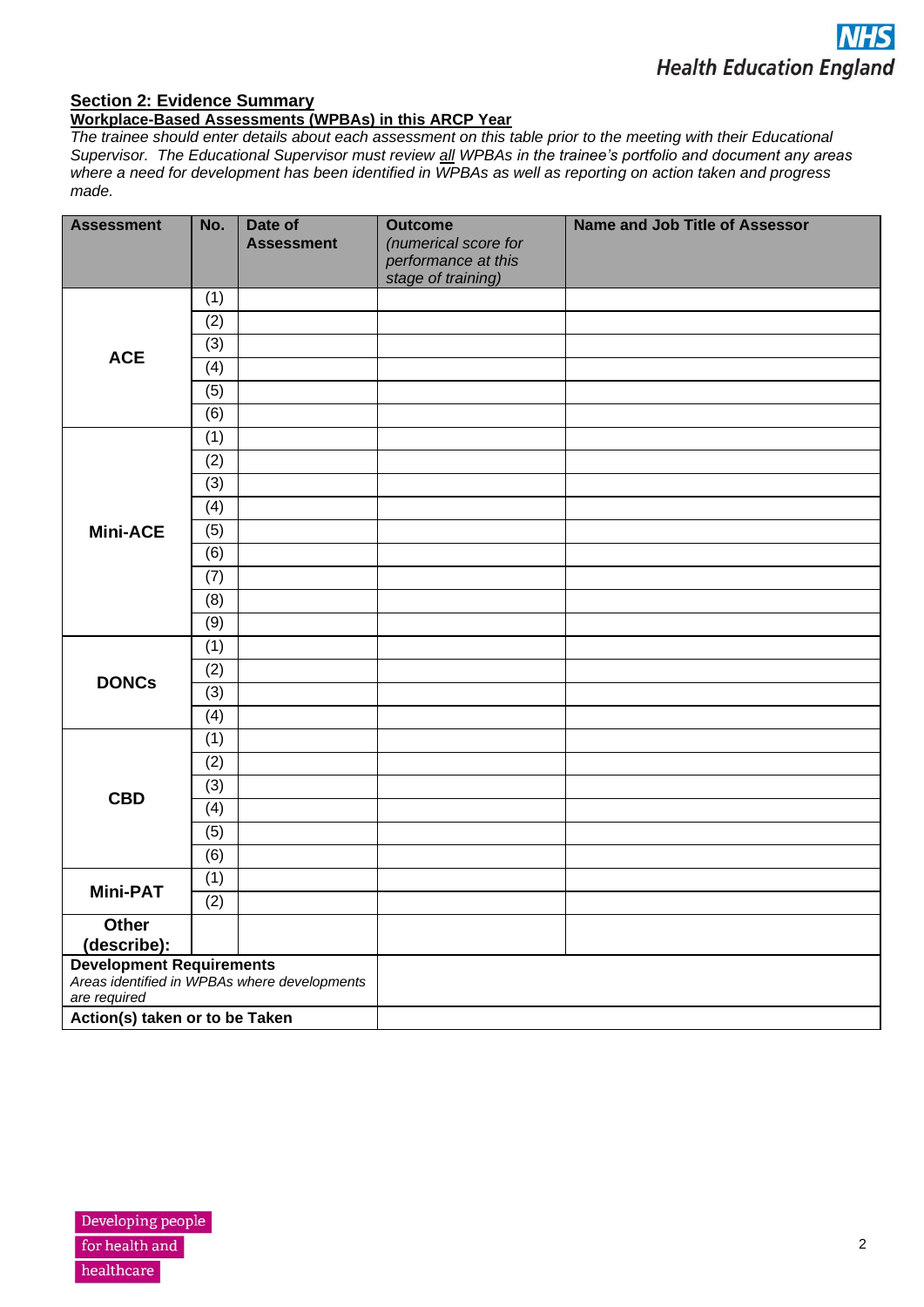## **Experiential Outcomes**

*Evidenced by Portfolio Review*

| <b>Activity</b>                                                                                                                                                                                                                                                                                                                                                                                                                                                                                                                                                                          | Development(s)                                                                   |
|------------------------------------------------------------------------------------------------------------------------------------------------------------------------------------------------------------------------------------------------------------------------------------------------------------------------------------------------------------------------------------------------------------------------------------------------------------------------------------------------------------------------------------------------------------------------------------------|----------------------------------------------------------------------------------|
| Audit(s)<br>Record title and role of the Trainee in each audit<br>undertaken during the year                                                                                                                                                                                                                                                                                                                                                                                                                                                                                             |                                                                                  |
| <b>Management Development</b>                                                                                                                                                                                                                                                                                                                                                                                                                                                                                                                                                            |                                                                                  |
| Psychotherapy<br>This section should be completed for                                                                                                                                                                                                                                                                                                                                                                                                                                                                                                                                    | Summary of Cases:                                                                |
| Advanced Trainees in GA/OA psychiatry who<br>are conducting psychotherapy                                                                                                                                                                                                                                                                                                                                                                                                                                                                                                                | Psychotherapy WPBAs completed (Number, type and outcome):                        |
|                                                                                                                                                                                                                                                                                                                                                                                                                                                                                                                                                                                          | Summary of other evidence of psychotherapy experience in<br>portfolio:           |
| <b>Teaching</b><br>Include information about the audience, topic<br>and form of evidence                                                                                                                                                                                                                                                                                                                                                                                                                                                                                                 | Teaching Material in portfolio: Yes<br><b>No</b><br>Details (if applicable):     |
|                                                                                                                                                                                                                                                                                                                                                                                                                                                                                                                                                                                          | WPBAs:<br>Yes $\Box$<br>No<br>Details (if applicable):                           |
|                                                                                                                                                                                                                                                                                                                                                                                                                                                                                                                                                                                          | Other (include details):                                                         |
| <b>Special Interest Sessions</b><br>Evidence must be presented by the Trainee<br>about each special interest they are pursuing<br>and should include Special Interest<br>Supervisor report and relevant WPBAs<br>(ACEs/miniACEs/CBDs are required if the<br>special interest session includes direct<br>patient contact). If the session is not directly<br>patient related then a clear account of how<br>the session is being used and documentary<br>evidence of output is required eg if taking on<br>a management project a completed report<br>should be present in the portfolio. | Subject:<br>Objectives:<br>Any actions/developments:                             |
| <b>Research Sessions</b><br>Evidence must be presented by the Trainee<br>about each research project they are<br>involved in and should include a report from<br>their Research Supervisor, a summary of<br>progress made and evidence of their actual<br>performance should be present in the<br>portfolio eg if the role is recruitment how<br>many patients have they recruited to the<br>study?, if they are writing up a project the<br>completed document should be included in<br>the portfolio, etc<br><b>Publications</b>                                                       | Subject:<br>Any actions/developments:<br>Publications since last ARCP: Yes<br>No |
| Full title, reference and role in publication<br>should be stated here. Copy of article should<br>be present in the portfolio.                                                                                                                                                                                                                                                                                                                                                                                                                                                           | Reference:                                                                       |
| <b>Presentations</b><br>Academic/research activities at regional,<br>national and/or international level (this does<br>not include Case Conference or Journal Club<br>presentations)<br>Presentation should be present in portfolio                                                                                                                                                                                                                                                                                                                                                      | Yes $\Box$<br>No<br>Details (what was presented and where):                      |
| Does the Trainee have evidence that they<br>have completed the Health Education<br><b>Yorkshire and Humber Annual Survey?</b>                                                                                                                                                                                                                                                                                                                                                                                                                                                            | Yes $\Box$<br>No $\Box$                                                          |
| Developing people<br>for health and                                                                                                                                                                                                                                                                                                                                                                                                                                                                                                                                                      | 3                                                                                |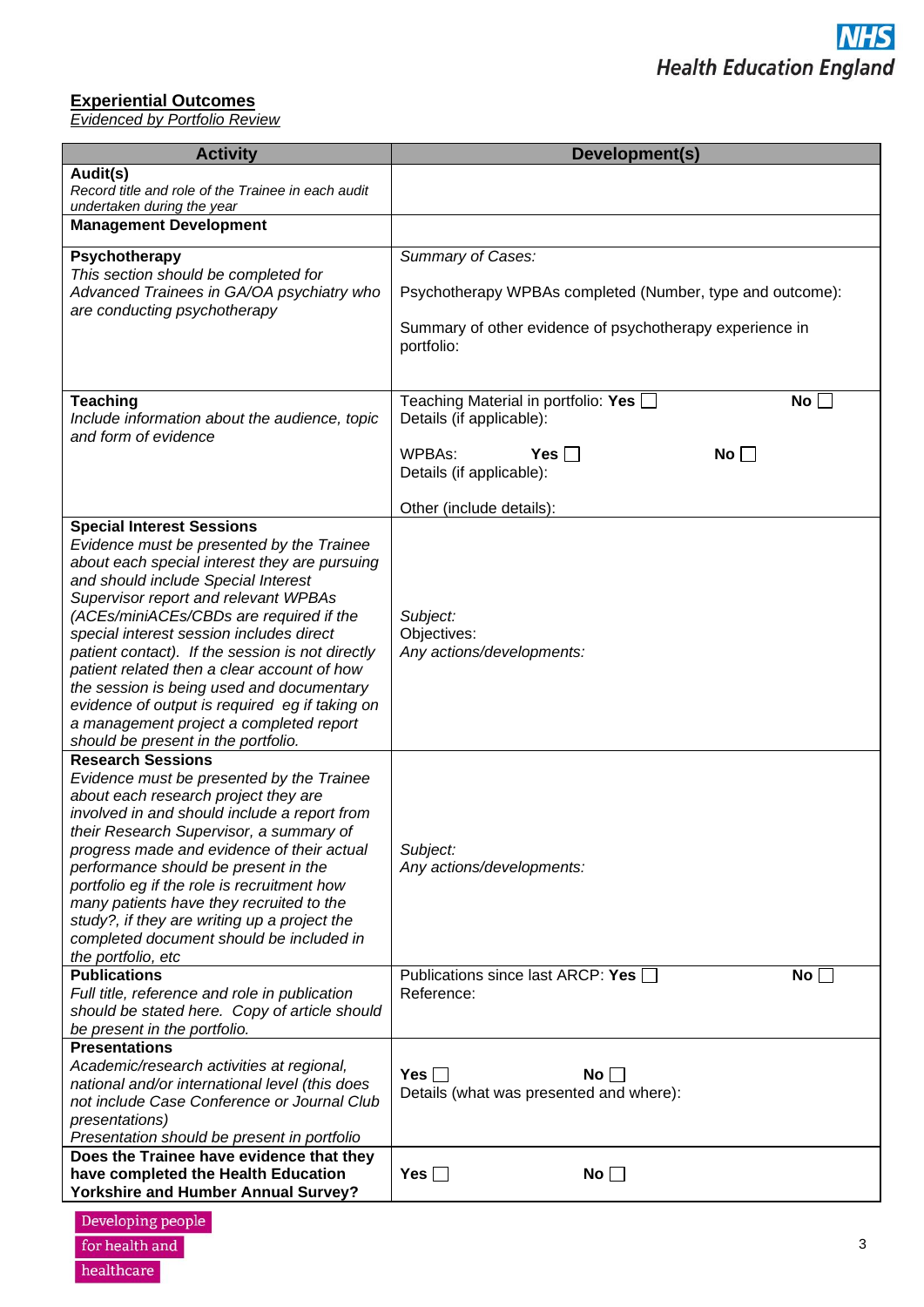| <b>Other Outcomes</b>                                                         | Date(s) | <b>Comments/Notes</b>                                                                                                                                            |
|-------------------------------------------------------------------------------|---------|------------------------------------------------------------------------------------------------------------------------------------------------------------------|
| Involvement in<br><b>Serious Incidents</b>                                    |         | Give details of how the Trainee was involved.<br>Please specify if Trainee practice was found to be<br>a concern and if any action has been or will be<br>taken. |
| <b>Other Incidents</b>                                                        |         | Give details of how the Trainee was involved.<br>Please specify if Trainee practice was found to be<br>a concern and if any action has been or will be<br>taken. |
| <b>Complaints</b>                                                             |         | Give details of how the Trainee was involved.<br>Please specify if Trainee practice was found to be<br>a concern and if any action has been or will be<br>taken: |
| <b>Sick Leave</b>                                                             |         |                                                                                                                                                                  |
| <b>Other Leave</b><br>(e.g. Maternity,<br>Paternity, Carer,<br>Compassionate) |         |                                                                                                                                                                  |

## **Section 3: Overall Summary**

*The Educational Supervisor should rate the trainee's performance in each of the following domains on the basis of all reports, WPBAs and other evidence in the trainee's portfolio. This assessment is a summary of all evidence gathered since the last ARCP. In assessing these domains, the Educational Supervisor should rate the Trainee against their expectations for the current level of training. When this report is completed in the final placement of a stage of training (ie ST5 or ST6), the Educational Supervisor should rate the Trainee against the standard expected for completion of that stage of training.*

*\*Excellent – exceeds curriculum requirements*

*Competent – meets curriculum requirements* 

*\*Needs further development – has not achieved standard required for curriculum*

*\*Insufficient evidence – does not have enough relevant evidence in portfolio to enable a rating to be made*

*\*Any ratings of 'excellent', 'insufficient evidence' and/or 'needs further development' should be explained in detail in box below section.*

| <b>Professional Competencies</b><br>See footnotes at the end of this document for<br>further information on the competencies, or hover<br>you mouse over each list below | <b>Insufficient</b><br>evidence | <b>Needs further</b><br>development | <b>Competent</b> | <b>Excellent</b> |
|--------------------------------------------------------------------------------------------------------------------------------------------------------------------------|---------------------------------|-------------------------------------|------------------|------------------|
| 1. Providing a good standard of practice and<br>care                                                                                                                     |                                 |                                     |                  |                  |
| 2. Decisions about access to care <sup>ii</sup>                                                                                                                          |                                 |                                     |                  |                  |
| 3. Treatment in emergenciesiii                                                                                                                                           |                                 |                                     |                  |                  |
| 4. Maintaining good medical practice <sup>iv</sup>                                                                                                                       |                                 |                                     |                  |                  |
| 5. Maintaining performance <sup>v</sup>                                                                                                                                  |                                 |                                     |                  |                  |
| 6 Teaching and training, appraising and<br>assessing.vi                                                                                                                  |                                 |                                     |                  |                  |
| 7. Relationships with patients vii                                                                                                                                       |                                 |                                     |                  |                  |
| 8. Dealing with problems in professional practice<br>viii                                                                                                                |                                 |                                     |                  |                  |
| 9. Working with colleaguesix                                                                                                                                             |                                 |                                     |                  |                  |

Developing people for health and healthcare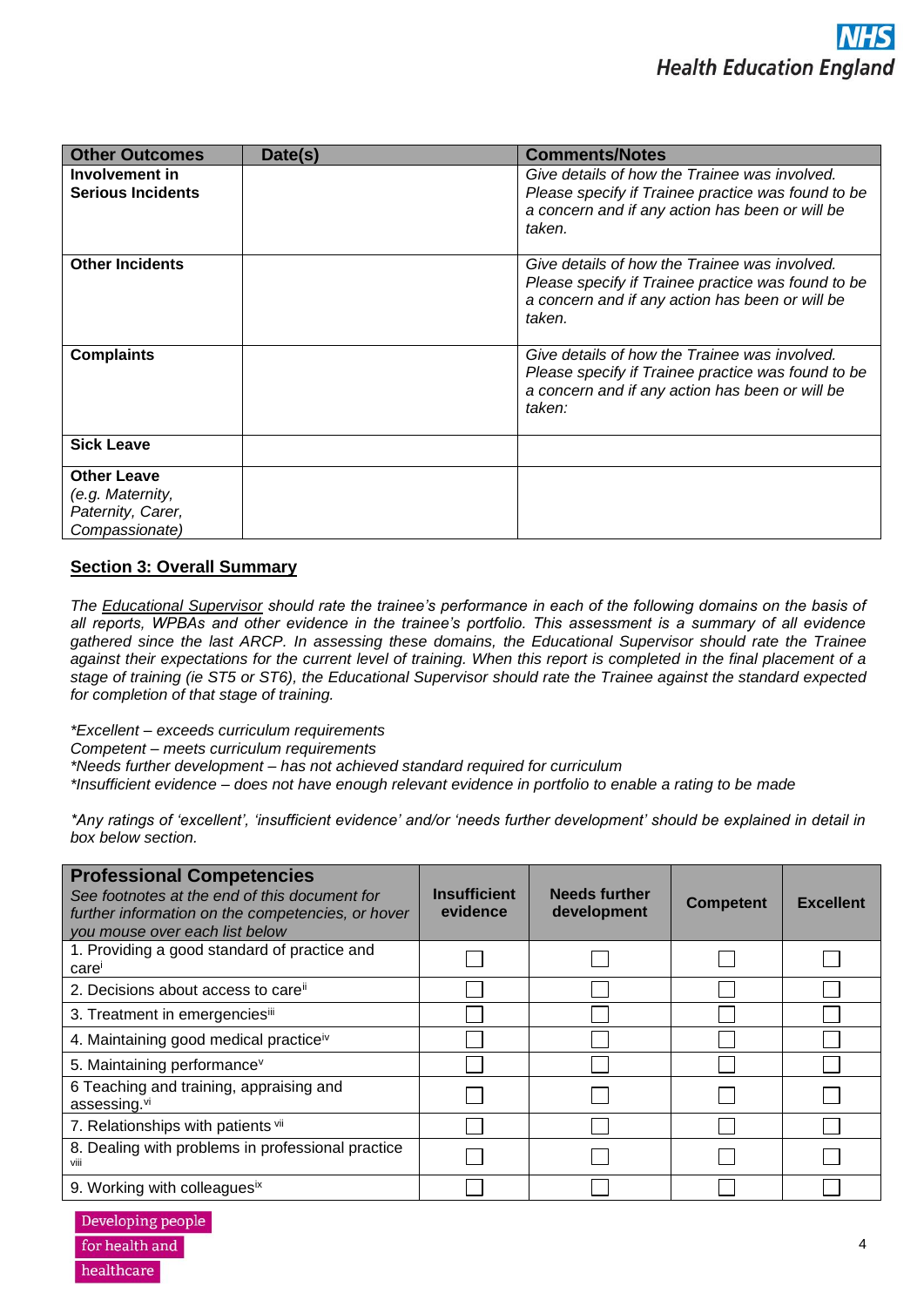**Health Education England** 

| 10. Maintaining probity <sup>x</sup>                                |     |    |  |
|---------------------------------------------------------------------|-----|----|--|
| 11. Ensuring that health problems do not put<br>patients at risk xi |     |    |  |
|                                                                     |     |    |  |
|                                                                     | Yes | No |  |

|                                   | . |  |
|-----------------------------------|---|--|
| Confirmation of Training Passport |   |  |
|                                   |   |  |

#### **Further Information on Professional Competencies** *Further information and clarification must be provided if any domains above are rated as 'excellent', 'insufficient evidence' or 'needs further development'* Areas of achievement *Provide reason for each "Excellent" rating above* Areas for development *Provide reason for each "Needs further development" rating above*

| Areas in which there is insufficient evidence         |  |
|-------------------------------------------------------|--|
| Highlight any areas in which insufficient evidence to |  |
| rate performance has been provided and any            |  |
| reason for lack of evidence                           |  |
| Probity or other concerns in the period covered       |  |

*I certify that this form is an accurate representation of evidence presented in the above named Trainee's portfolio for the Annual Review of Competence Progression.*

**Form completed by (Educational Supervisor): Date form completed:**